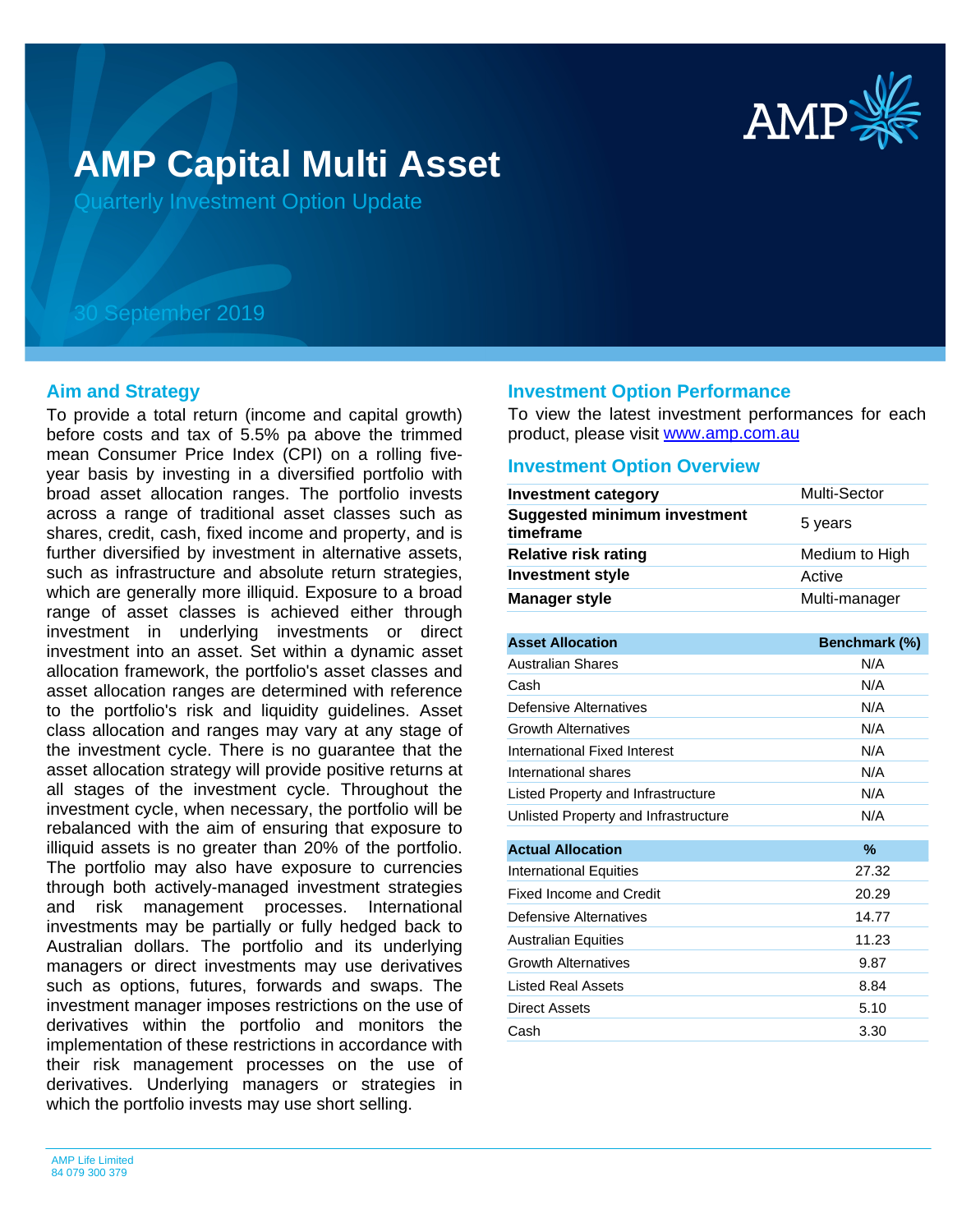## **Fund Performance**

The Fund delivered steady returns through a turbulent period for global equity markets. Returns year-to-date are solid, aided in part by very strong bond and equity markets, especially in Australia. Global economic direction has a high degree of uncertainty at present given trade tensions between the US and China, Brexit, Iran/oil and Hong Kong protests all remaining unresolved. They are clearly having a negative impact on manufacturing and investment activity. The Fund has seen some underperformance over recent times due primarily to some active strategies underperforming. However, we have been through these cycles before and at present they look more attractive than normal.

## **Market Review**

Increasing predispositions by global central banks to become ever more accommodative during the September quarter have kept the bias on interest rates downwards, making equities relatively attractive and increasing the correlation between equities and bonds. However, the International Monetary Fund revised down its projection for global growth further during the period.

For the US-China trade dispute, which saw further escalation during the period, trust will need to be re-established between both parties at face-to-face meetings before any serious progress can be made. Until then, there is the potential for volatility to ramp-up substantially.

As was widely factored into the market, the US Federal Reserve (Fed) cut the Federal Funds Rate range by 25 basis points to 2.0-2.25% on 31 July; the first cut since the Global Financial Crisis, followed by a further cut of 25 basis points on 18 September to take the rate range to 1.75-2.0%.

In the US economy, the trade deficit continued to widen. However, as a whole, US economic data was generally benign, and the US stock market reached a record high during the quarter. There has been strong consumerrelated and business data; however, jobs growth has been somewhat sluggish, and the ISM manufacturing conditions index remains subdued. Recent retail sales have risen more than expected and small business confidence remains strong, although latest labour market indicators have been more mixed.

### **Outlook**

The Fund is maintaining a slightly more defensive stance at present, with high liquidity and diversification across a range of markets and alternative strategies. Despite very strong performance from bond and many equities markets this year, the outlook is more clouded moving forward. We believe the risks of a recession in the near term are still low but clearly rising; and the ability of central banks to mitigate these risks through rate cuts is lower now than it has ever been. While progress on trade agreements would be a welcome boost, it is clear also that any type of inflation shock, such as from an oil disruption, would be extremely damaging. The Fund is positioned to navigate through a variety of scenarios and to benefit from any dislocations that may result. Many areas that have lagged recently, such as value stocks or inflation-linked assets, are at very cheap levels and on a medium-term outlook, we believe offer compelling value regardless of near-term weaker growth.